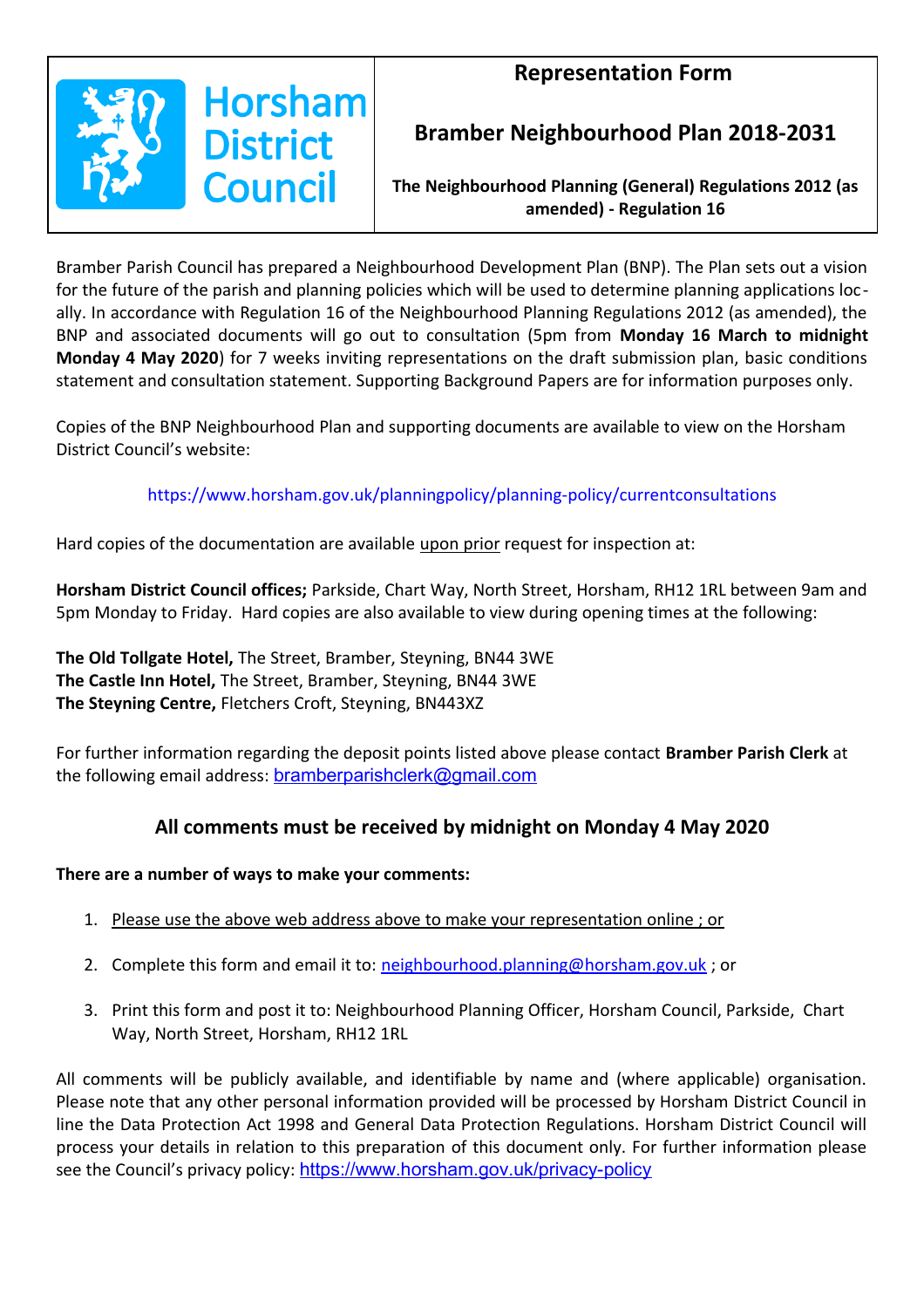#### **How to use this form**

Please complete Part A in full, in order for your representation to be taken into account at the Neighbourhood Plan examination.

Please complete Part B overleaf, identifying which paragraph your comment relates to by completing the appropriate box.

| <b>PART A</b>                       | <b>Your Details</b> |
|-------------------------------------|---------------------|
| <b>Full Name</b>                    |                     |
| <b>Address</b>                      |                     |
| Postcode                            |                     |
| <b>Telephone</b>                    |                     |
| Email                               |                     |
| <b>Organisation (if applicable)</b> |                     |
| <b>Position (if applicable)</b>     |                     |
| Date                                |                     |

# **PART B**

**To which part in the plan does your representation relate?**

| Paragraph Number: | Policy Reference: |  |
|-------------------|-------------------|--|
|                   |                   |  |

**Do you support, oppose, or wish to comment on this plan?** (Please tick one answer)

Support Support with modifications Oppose Have Comments

**Please give details of your reasons for support/opposition, or make other comments here:**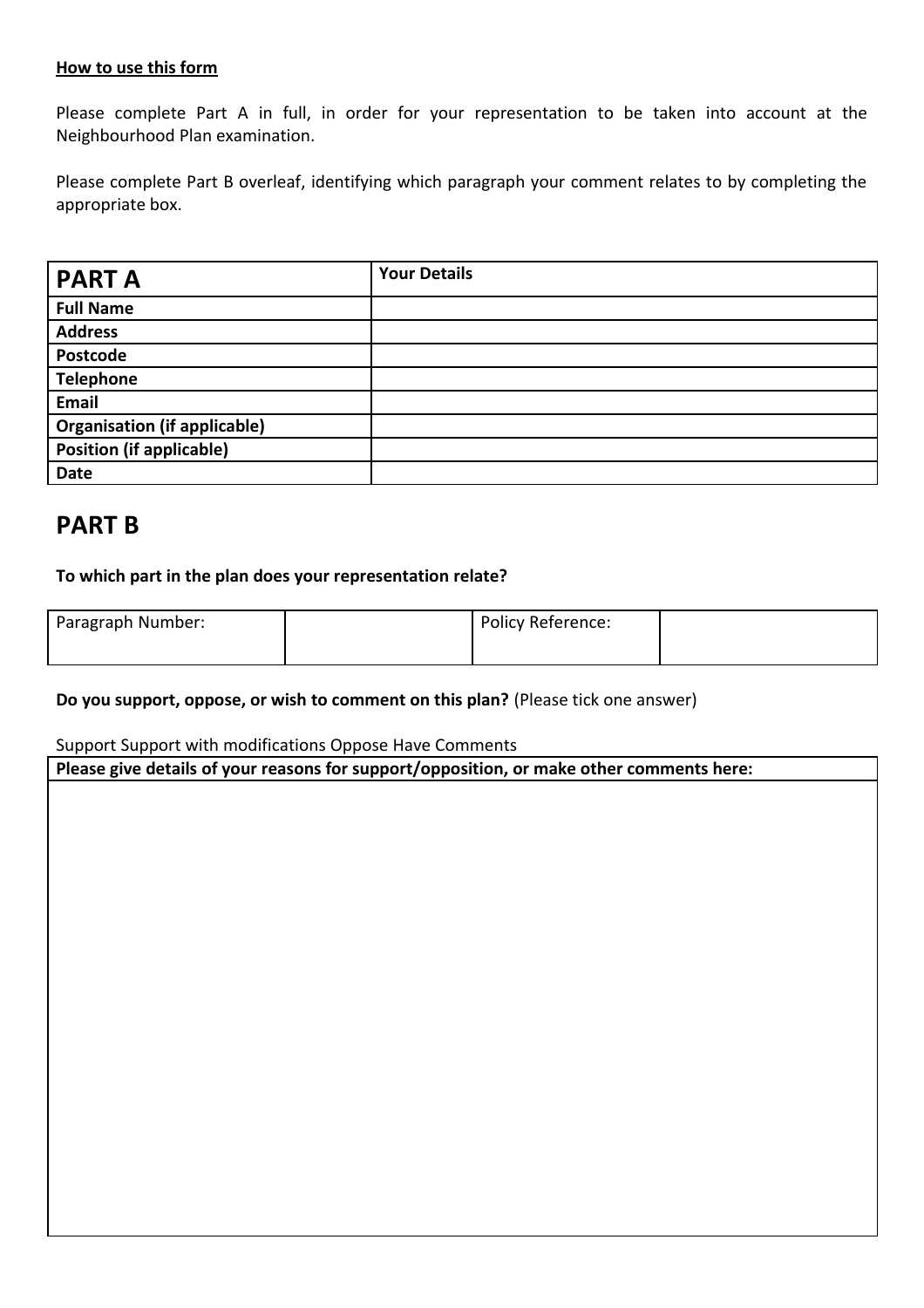**What improvements or modifications would you suggest?**